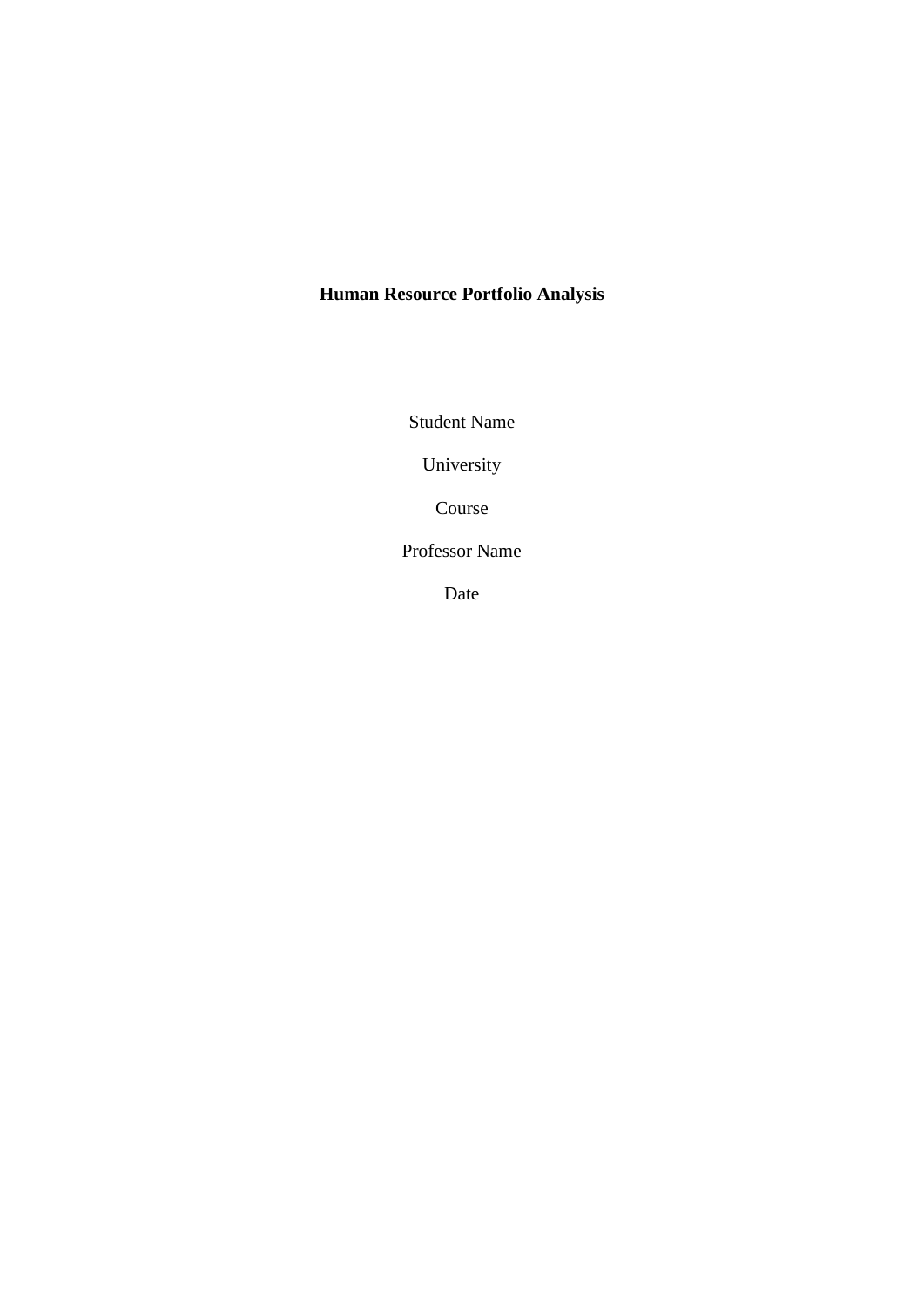## **Outline**

- I. Introduction
- II. The IOC Overview
- III. Human Resource Management Challenges
- IV. Employees and Volunteers
- V. Formalization
- VI. Recruitment and Selection
- VII. Induction
- VIII. Training and Development
- IX. Performance Assessment
- X. Rewards and Motivation
- XI. Leadership
- XII. Conclusion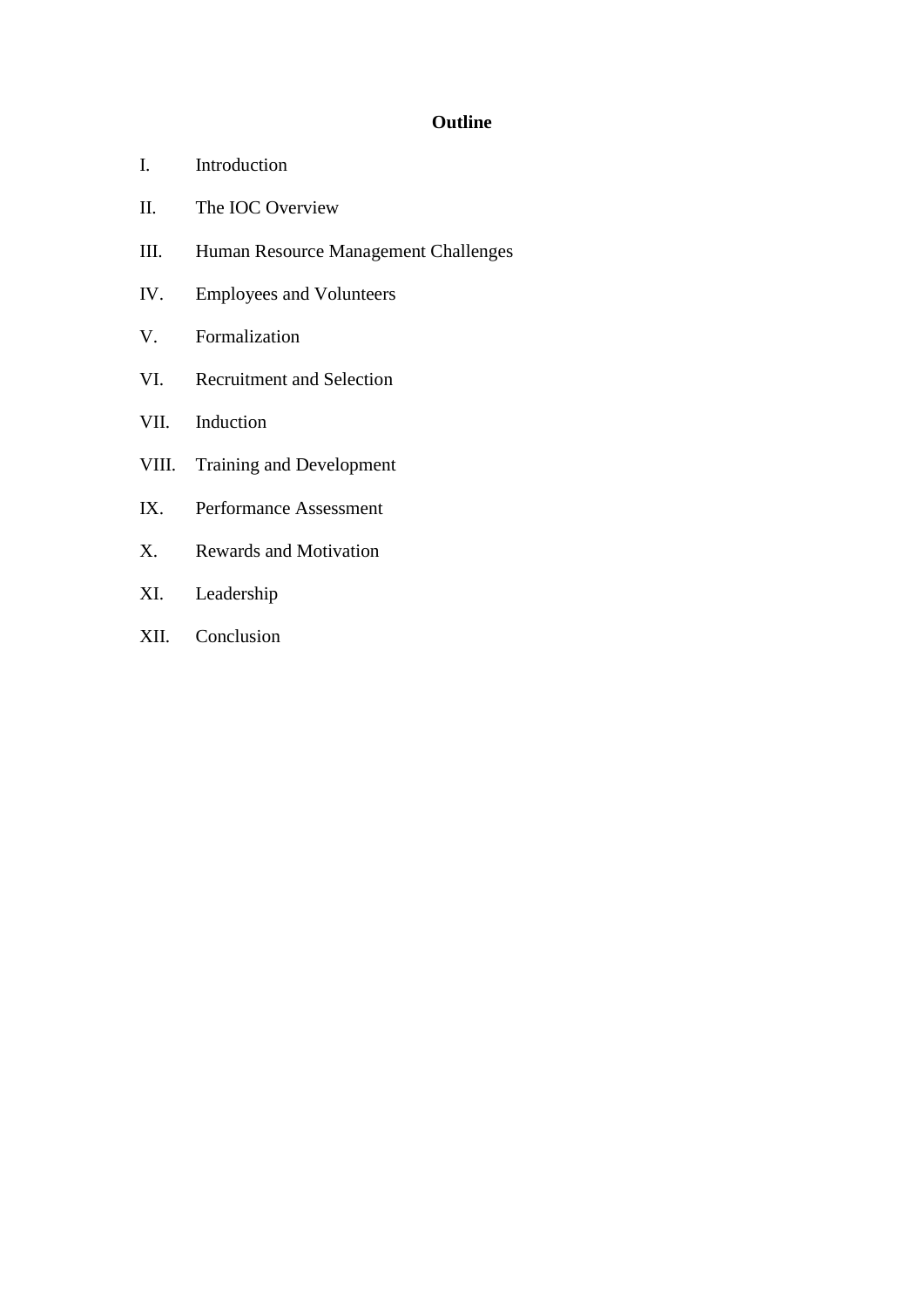#### **Human Resource Portfolio Analysis**

The International Olympic Committee (IOC) has a unique human resource management (HRM) since the organization attracts both employees and numerous volunteers. The IOC's HRM focuses on the recruitment process, training, and motivation system. The sports industry is structurally complex, which is especially true for international organizations. In particular, the IOC, coordinating the efforts of various entities to organize sporting events, is an important organization on a global scale. HRM of sports organizations has a number of key features that require special attention at all stages of operation. Despite the fact that the IOC has a relatively small number of employees, it attracts a large number of volunteers to organize events. This aspect makes HRM unique with a special emphasis on the recruitment process, training, and motivation system.

## **The IOC Overview**

The global sports industry has a complex structure and includes local, regional and international governing bodies. The IOC is headquartered in Lausanne, Switzerland, and represents the Olympic Movement, which incorporates 205 National Olympic Committees (NOCs) (Ruta & Sala, 2018). The IOC administration, in turn, is engaged in the coordination of smaller structures for the organization of the Olympic Games, as well as promoting Olympism and leading the Olympic Movement ("IOC administration," n.d.). The complex structure of the IOC includes national and international federations responsible for various sports disciplines promotion. There are also sports leagues, which are primarily responsible for organizing sports events in a particular country, as well as numerous committees and federations.

## **Human Resource Management Challenges**

The IOC's HRM deals with engaging volunteers, as well as short-term contract workers by generating additional motivation through engagement and commitment. The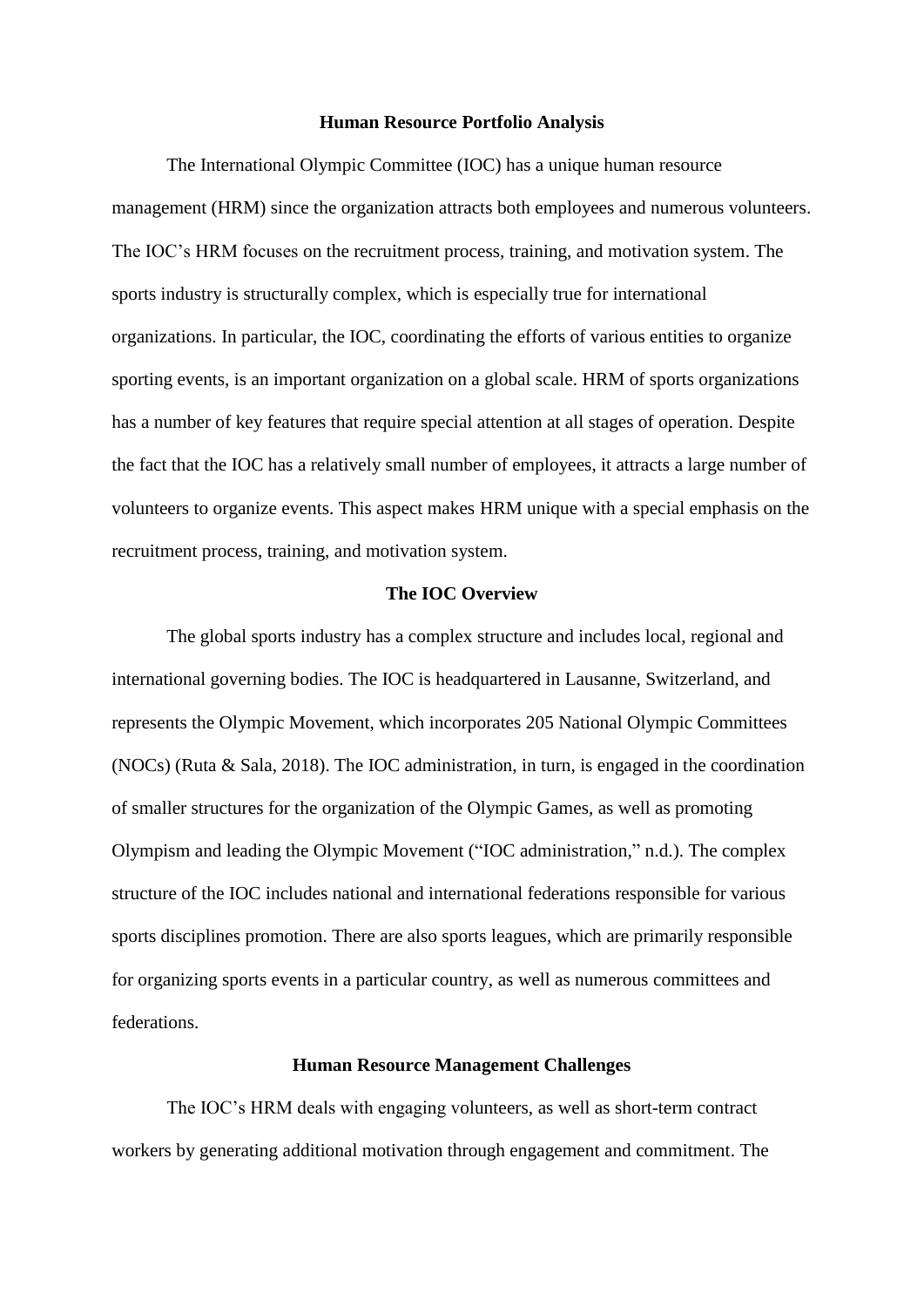HRM department of a global sports organization performs a number of tasks due to the unique nature of such entities. Organizations such as the IOC often do not have sufficient resources to pay for the activities of all the people they need since their main sources of income are "public financing, fundraising activities, and sponsorships" (Ruta & Sala, 2018, p. 190). Additionally, they require seasonal employees to work on organizing events, which implies short-term contracts. Thus, the IOC relies heavily on volunteers and short-term workers to organize events and conduct their activities. In addition to the economic benefits, volunteers are more committed and engaged, which is a significant motivating factor.

#### **Employees and Volunteers**

In a global organization like the IOC, volunteer workforce is of particular importance. As Cuskelly (2021) remarks, the engagement of volunteers requires "a critical strategic consideration" (p. 129). The complex structure of the IOC necessitates a special approach to both recruitment and collaboration of various entities. In particular, IOC employs only around 630 people with the status of a global sports organization ("Meet with us," n.d.). However, many volunteers take part in every event held by the IOC and its entities. In particular, at least 30 thousand volunteers participate in the preparation and conduct of the Olympic Games ("Volunteers," 2019). Cuskelly et al. (2021) note that the "highly functional volunteer workforce is a critical strategic consideration and a key factor in the success of major sports events" (p. 129). Thus, this aspect is the main challenge in the management of human resources by IOC.

## **Formalization**

The main organizational structure for the Olympic organizations in general and for the IOC is formalization. It includes remuneration conditions, individual roles and responsibilities, hierarchical relationships, interactions between the organization and its members, and hours of operation (Tripolitsioti, 2017). For salaried workers, these aspects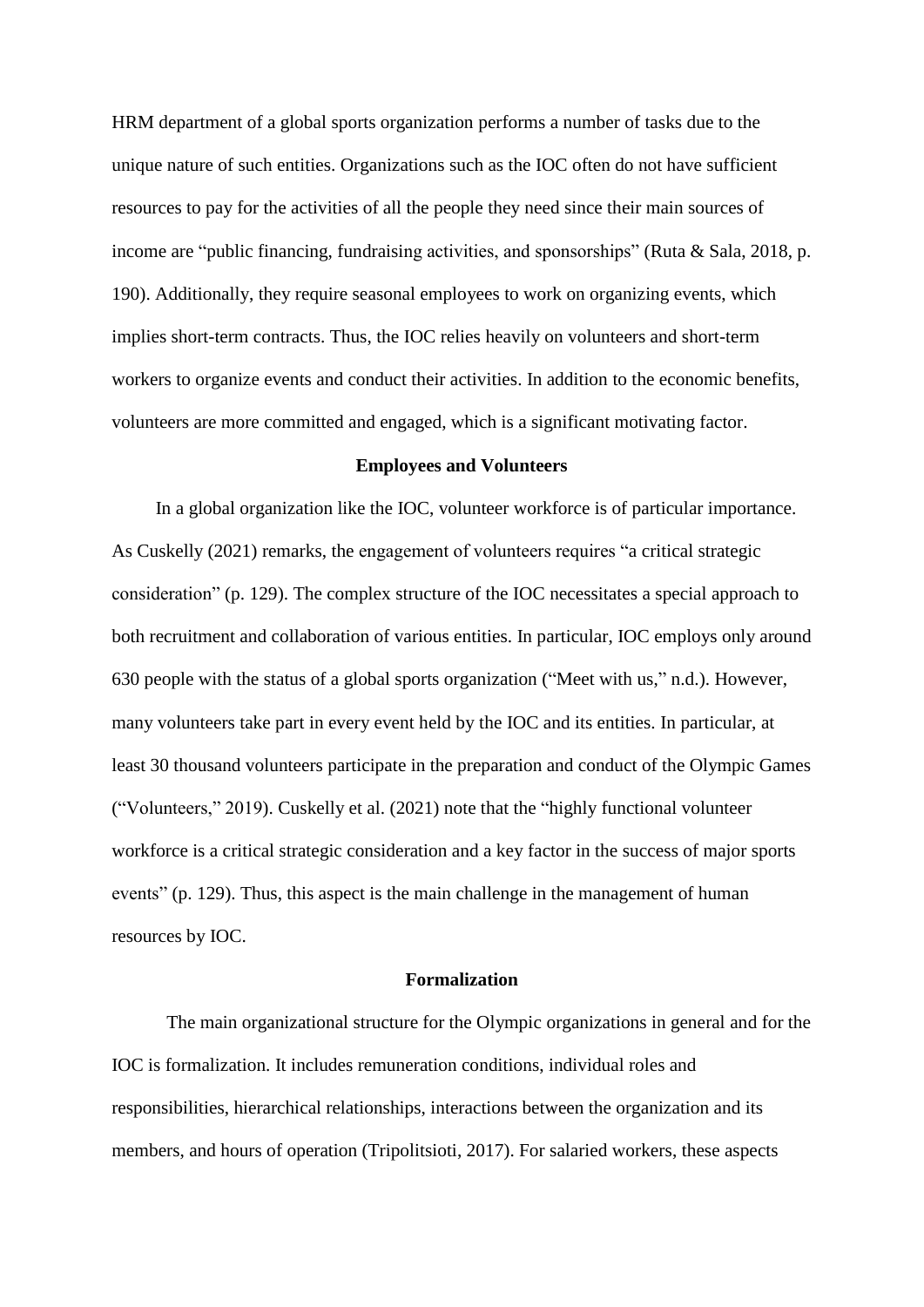imply the existence of an employment contract, which prescribes the relations of the two parties. The same procedure is provided for volunteers who have short-term contracts. The contracts outline "the length of nature and of the assignment, and the resources that will be allocated, such as equipment, premises, personnel, allowances, and funds" (Tripolitsioti, 2017, p. 65). Contracts are also stipulated for elected members who are representatives of the IOC to the National Olympic Committees.

Formalization allows the IOC to define operational and hierarchical relationships within an organization. In particular, for each position of an employee, responsibilities are defined, which are described in the staff handbook (Tripolitsioti, 2017). Working hours are also prescribed for salaried workers, while for volunteers and elected members, they are not formalized (Tripolitsioti, 2017). Building such a structure requires IOC's HRM to have an accurate understanding of the goals and the means necessary to achieve them. Effective HRM of an international sports organization includes strategic analysis and planning as key aspects of functioning.

## **Recruitment and Selection**

Human resource planning for the IOC includes an assessment of both salary and volunteers' manpower based on organizational goals. In particular, international sports organizations consider factors such as "recruitment, selection, training and development, orientation and rewards" (Weerakoon, 2016, p. 18). Within the framework of the IOC, this stage is the most difficult since the activities of the organization include constant international collaboration. This aspect implies the involvement of various legislative issues, as well as the need for close communication with local entities. Moreover, due to a large number of volunteers, the IOC experiences a tension between formality and informality, which presents an additional obstacle (Weerakoon, 2016). Thus, the organization pays special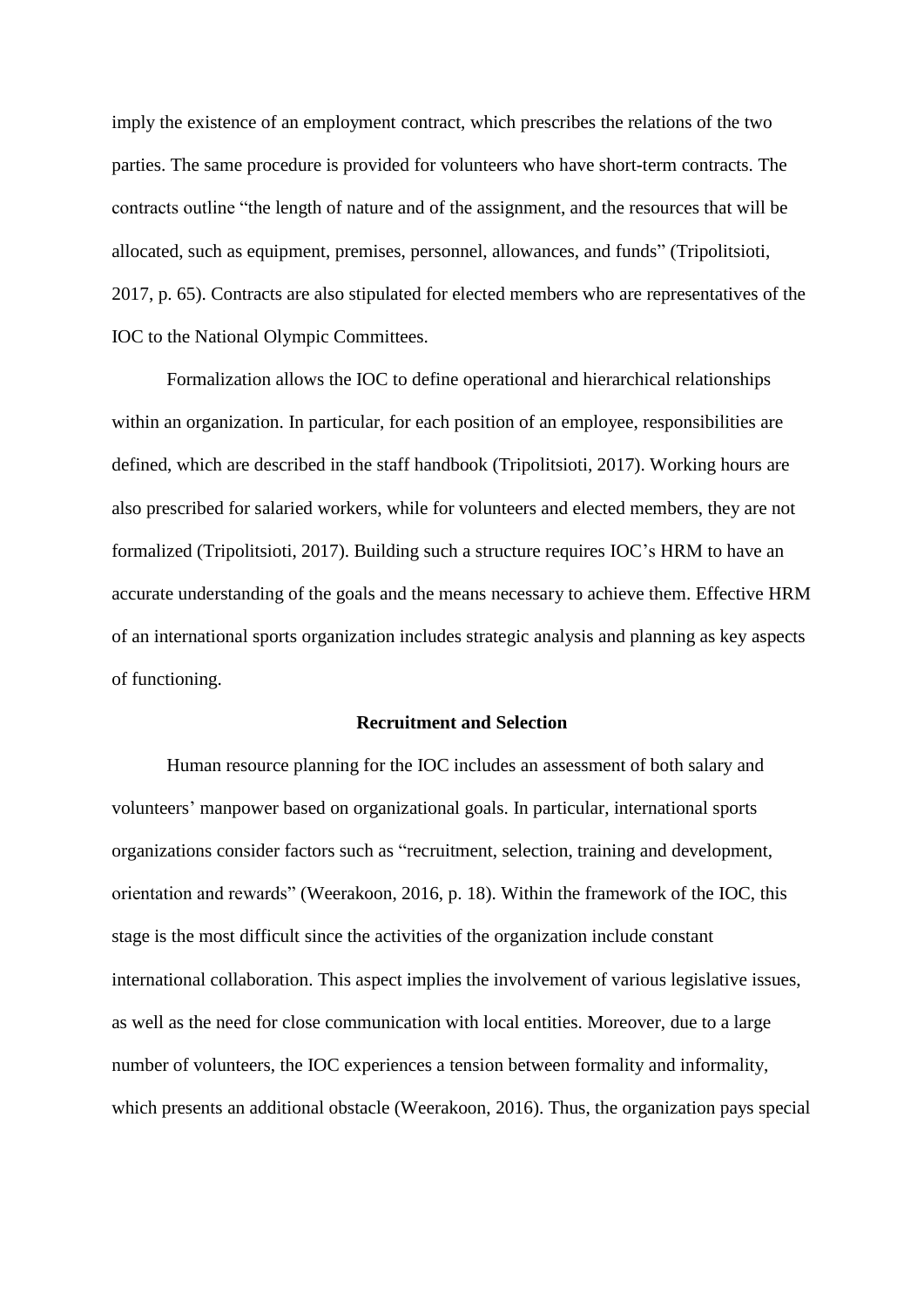attention to the processes of recruitment, development, motivation, and measuring performance.

The selection and recruiting process are key for an international sports organization, as it needs candidates who have expertise in both sports and management. Thus, recruiting at the IOC is multi-stage and depends on the position and status of cooperation. Ruta and Sala (2018) note that international sports organizations are characterized by networking and a high value of peer recruitment recommendations. This aspect leads to the lack of competence of many employees, who often have an exclusive passion for work. The process is further complicated by the fact that the IOC requires a large number of seasonal workers, which requires consideration of specific factors for each event.

The selection and recruitment process for salaried workers in the IOC comprises several stages. First of all, there is an application phase since the organization publishes its vacancies ("Recruitment," n.d.). the acceptance of CVs for each position is open for 15 days, after which the organization starts reviewing them for selection ("Recruitment," n.d.). Then, the remote termination of the interview takes place, the successful message of which is obtained as a result of a personal interview at the IOC headquarters ("Recruitment," n.d.). The candidate can take part in additional interviews with department heads if necessary. This stage is the final one, and upon successful completion of the selection, the candidate is hired.

The recruitment process for volunteers is conducted independently by the organizational committee. For each event, volunteers are selected separately; the start of accepting applications usually begins two years before the event ("Beijing 2022," 2019). The main requirements are the age above 18 and the ability to communicate in English and the language of the country hosting the event ("Beijing 2022," 2019). The number of working days for volunteers is predefined, whereas the number of working hours depends on event schedules, activities, activity sites, and other similar factors ("How to become an Olympic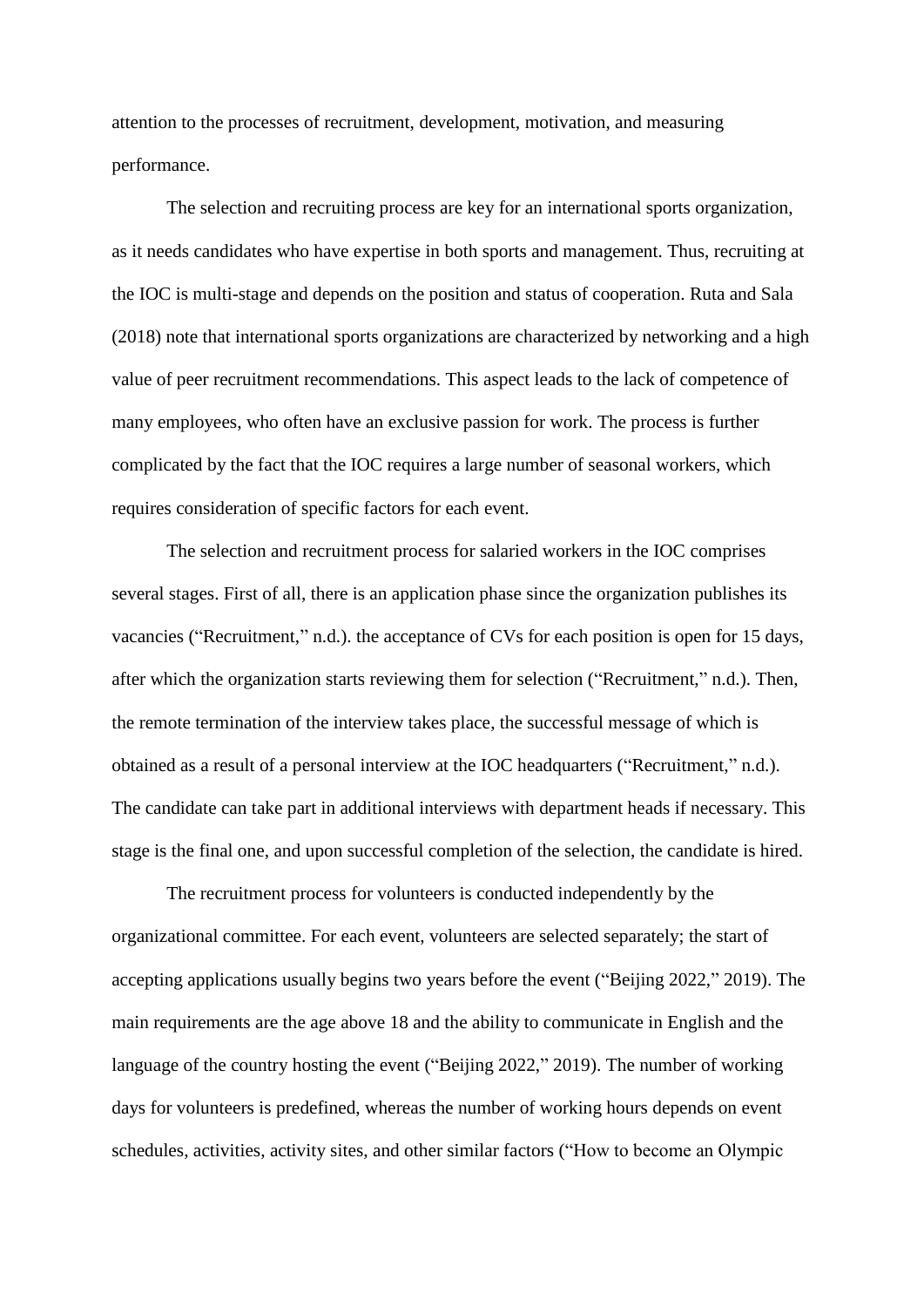volunteer," 2016). The IOC members are selected by the IOC session from among active and former athletes, presidents or senior leaders of the International Sports Federations (ISFs) or international organizations recognized by the IOC ("How does one become," n.d.). Thus, this position does not imply the presence of an application and a selection process.

#### **Induction**

Once the recruitment process is over, induction is a critical step to take. At this stage, new employees will become familiar with the organizational culture and environment, as well as the responsibilities that they will perform. Induction is an important step, especially for volunteers who are learning about the purpose of the event and their responsibilities and familiarize themselves with supervisors and procedures. Since the activity of the IOC is mainly project-based, all new members of the organization undergo induction within their team, which greatly simplifies the process. The same goes for volunteers who are busy with project tasks for a specific event. This approach has a significant positive effect on motivation since people are united by a common goal.

#### **Training and Development**

Training and development is an important aspect for sports organizations as it ensures the retention of volunteers and employees. Weerakoon (2016) notes that "employees' dissatisfaction with their training may lead to their desertion or a lack of volunteers" (p. 19). Training staff in relevant skills ensures not only job satisfaction but also a high level of efficiency. The IOC provides all volunteers with a training program before starting work on the event, and taiga skills development is one of the key benefits offered to the candidates ("How to become an Olympic volunteer," 2016). Salary employees are selected on the basis of relevant skills and competencies, which implies they can effectively carry out the work of organizing the activities of the Committee. The same holds also true for all the IOC members.

## **Performance Assessment**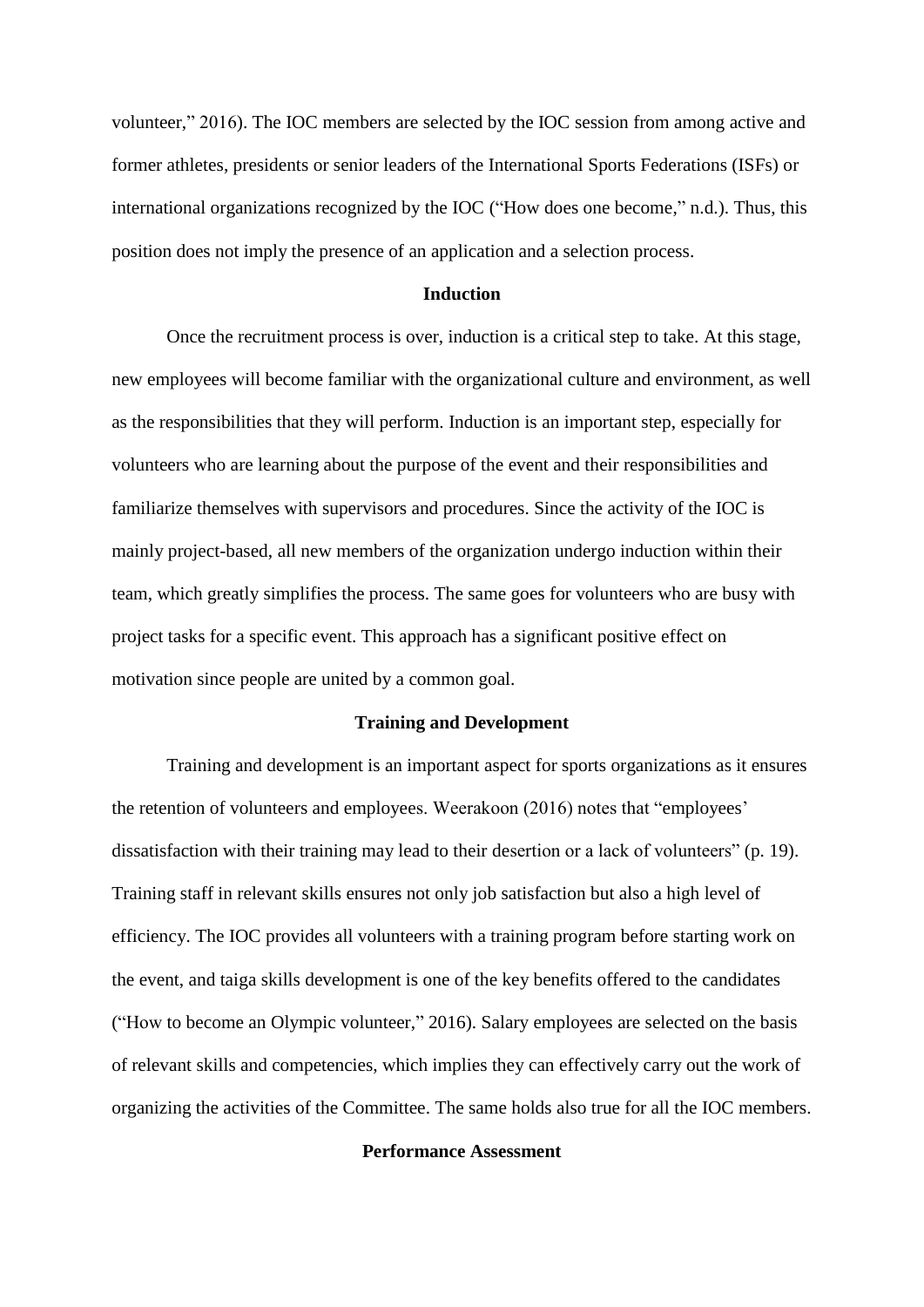Performance evaluation is also an important aspect of HRM in sports organizations. In particular, international organizations use traditional metrics such as KPI and ROI (Ruta and Sala, 2018). At the same time, organizations should include specific indicators in their performance metrics, which depend on their mission. For sports organizations, the influence and acceptance of both the public and the shareholders are extremely important. In particular, the IOC considers it a priority to promote Olympism, that is, to popularize international sports practices on the basis of social accountability and respect for basic universal ethical principles ("What is Olympism?" n.d.). Thus, for the IOC, performance metrics include not only the success of events but also support for the principles of fair competition.

## **Rewards and Motivation**

Motivation and rewards are the main ways of maintaining employees' job satisfaction. In particular, an organization can offer both monetary rewards and various benefits to employees to make them satisfied and increase retention. The IOC volunteers do not receive monetary remuneration, in contrast to Committee salary workers who receive periodic remuneration. In addition to monetary rewards, employees receive various bonuses in the form of health insurance, occupational pension, rail check tickets, lower prices for various goods and services, sports activities from the IOC Sports Club, and refunds for private sports activities ("What are the employee benefits?" n.d.). Volunteers, in turn, receive volunteer accreditation, insurance, coverage of food and beverage expenses, access to medical services, and an official uniform (Callos, 2020). Thus, the IOC offers its employees different bonuses to ensure comfortable work.

### **Leadership**

Leadership is an inherent characteristic of HRM of sports organizations. It is noteworthy that the IOC is currently capable of attracting a sufficient number of sponsors and private funding to realize its vision. In particular, the organization earns mainly on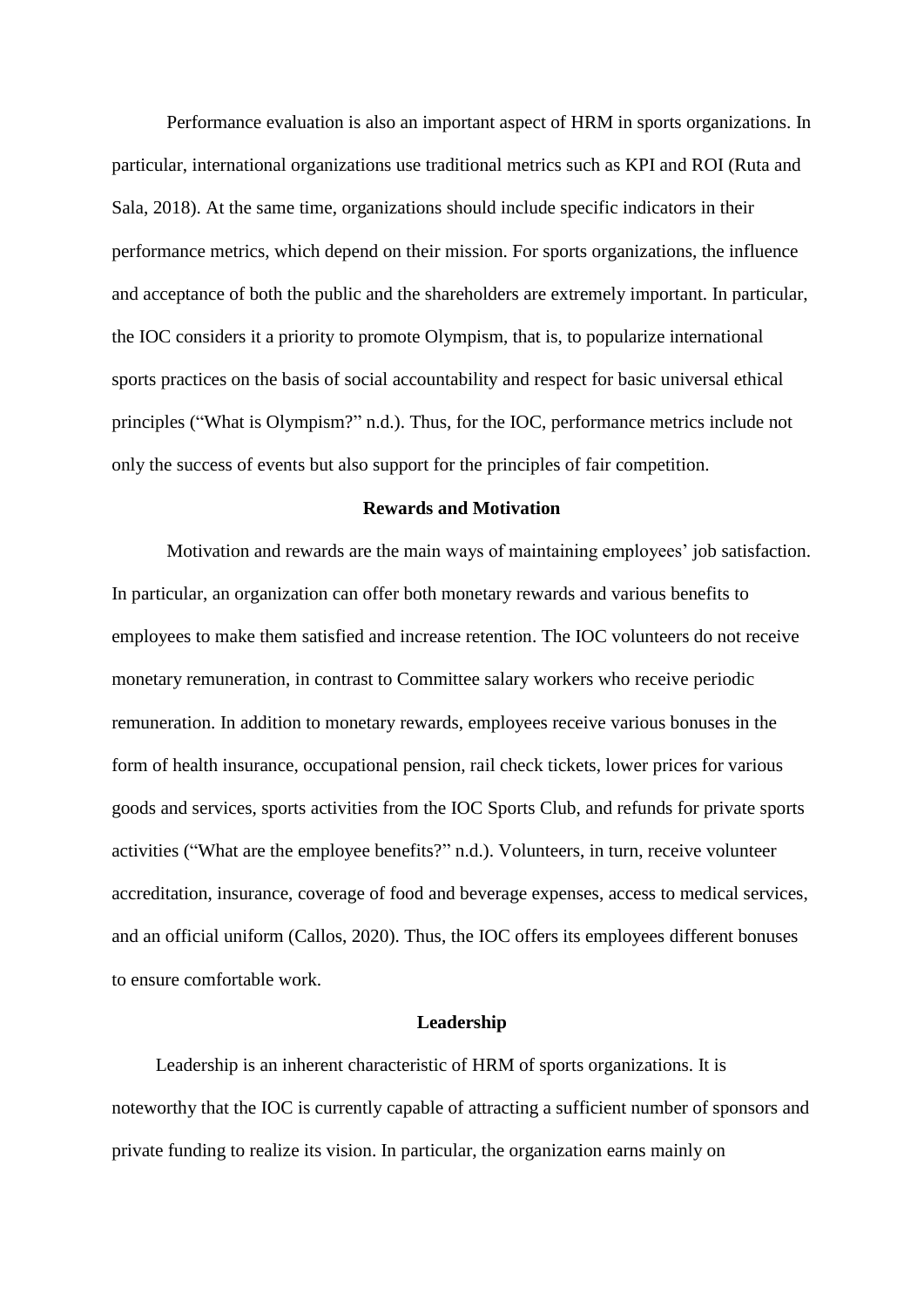broadcasting rights and spends 90% of the funds on the development of athletes and the Olympic Games ("Funding," n.d.). For an international sports organization, relevant leadership is essential to motivate its members to achieve a global goal. Moreover, within the framework of organizing sports events that involve many people and resources, it is extremely important that the leader is competent and consolidates efforts effectively.

## **Conclusion**

The sports industry is significantly different from other areas of business and holds a special approach to HRM. In addition to the involvement of employees and volunteers in the process of conducting sports events, organizations need effective revenue generation in order to realize the vision. Social responsibility is another important factor supported by international sports organizations, including the IOC. The management of the human resources of such entities is based on attracting the most committed and engaged individuals to collaborate at the international level. Employees must have both a high level of management skills and competencies in sports, which requires a focus on recruitment, training, and motivation.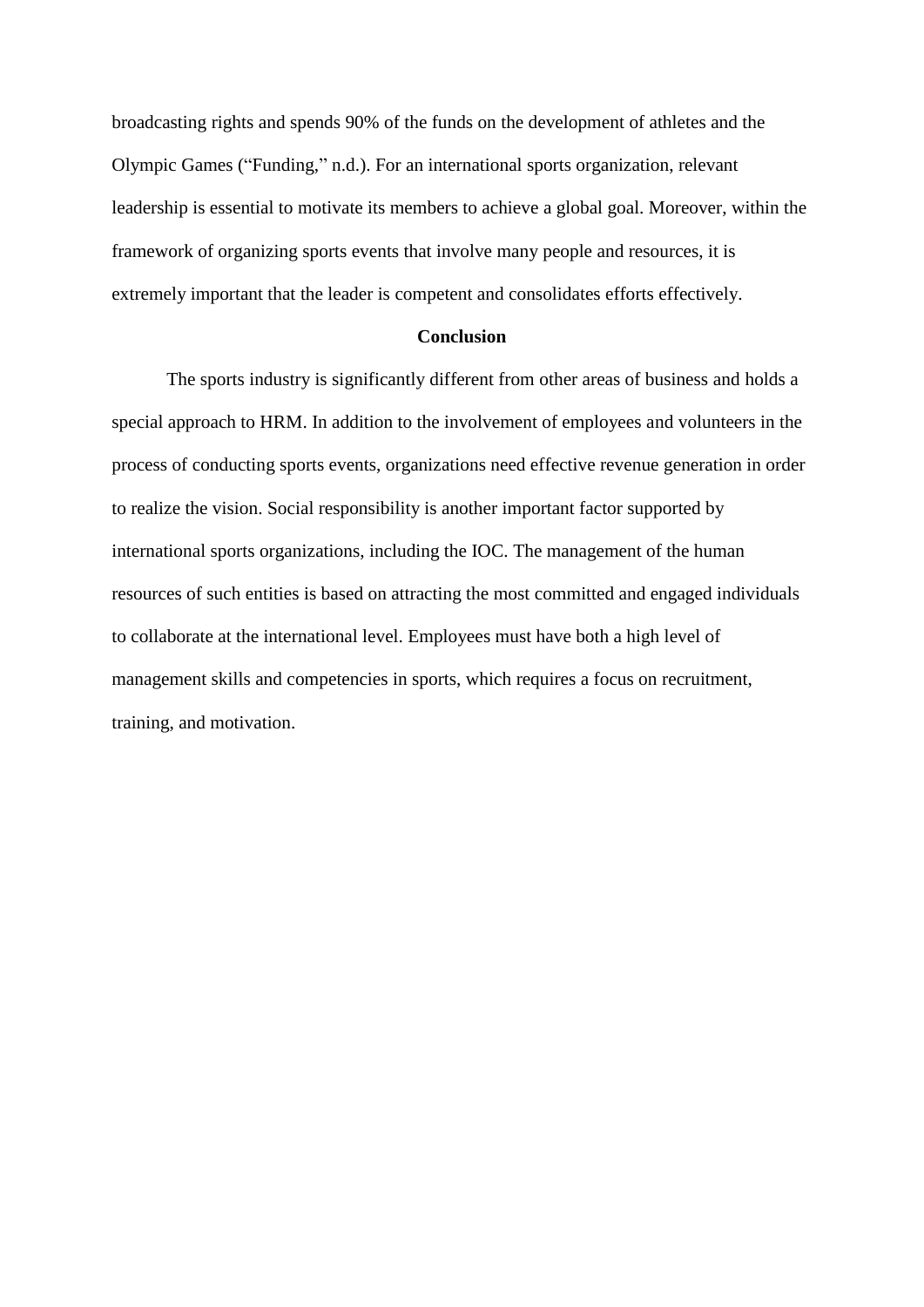## **References**

*Beijing 2022 launches global recruitment programme for Games volunteers.* (2019, December 5). International Olympic Committee. [https://olympics.com/ioc/news/beijing-2022-launches-global-recruitment-programme-](https://olympics.com/ioc/news/beijing-2022-launches-global-recruitment-programme-for-games-volunteers)

[for-games-volunteers](https://olympics.com/ioc/news/beijing-2022-launches-global-recruitment-programme-for-games-volunteers)

Callos, N. (2020, January 25). *Volunteer at the Olympics: 2020 Tokyo Summer Olympic Games, 2022 Beijing Winter Olympic Games and beyond.* VolunteerForever. [https://www.volunteerforever.com/article\\_post/volunteer-at-the-olympics-2020](https://www.volunteerforever.com/article_post/volunteer-at-the-olympics-2020-tokyo-summer-olympic-games-2022-beijing-winter-olympic-games-and-beyond/) [tokyo-summer-olympic-games-2022-beijing-winter-olympic-games-and-beyond/](https://www.volunteerforever.com/article_post/volunteer-at-the-olympics-2020-tokyo-summer-olympic-games-2022-beijing-winter-olympic-games-and-beyond/)

Cuskelly, G., Fredline, L., Kim, E., Barry, S., & Kappelides, P. (2021). Volunteer selection at a major sport event: A strategic human resource management approach. *Sport Management Review, 24*(1), 116-133.<http://doi.org/10.1016/j.smr.2020.02.002>

*Funding.* (n.d.). International Olympic Committee.<https://olympics.com/ioc/funding>

*How does one become an IOC member?* (n.d.). International Olympic Committee. https://olympics.com/ioc/faq/roles-and-responsibilities-of-the-ioc-and-its-

partners/how-does-one-become-an-ioc-member

*How to become an Olympic volunteer*. (2016). International Olympic Committee https://olympics.com/ioc/news/how-to-become-an-olympic-volunteer

*IOC administration.* (n.d.). International Olympic Committee.

<https://olympics.com/ioc/administration>

- *Meet with us.* (n.d.). International Olympic Committee. Retrieved October 15, 2021, from <https://olympics.com/ioc/careers/meet-the-team>
- *Recruitment.* (n.d.). International Olympic Committee. Retrieved October 15, 2021, from <https://olympics.com/ioc/careers/jobs>